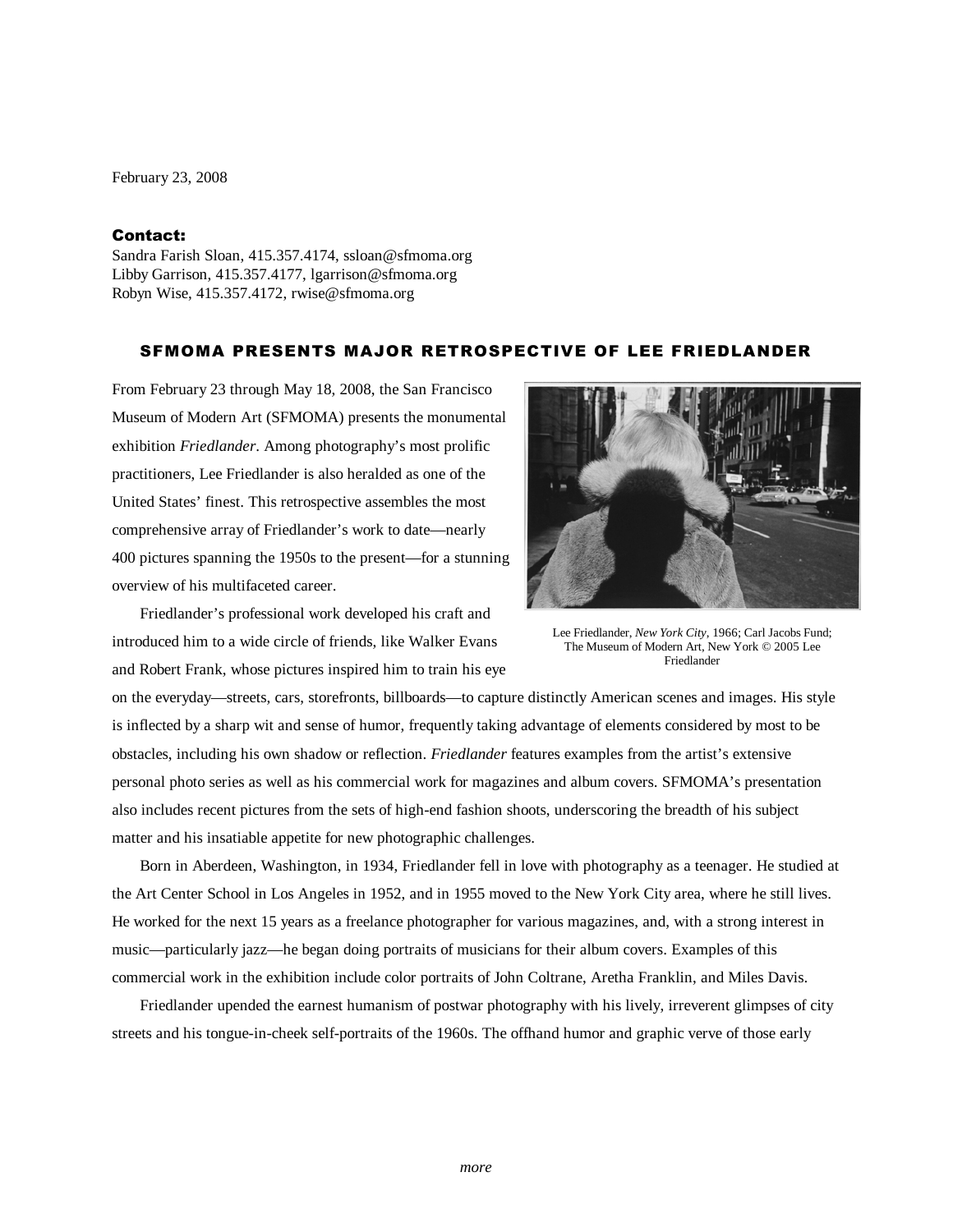pictures have never disappeared, but since the early '70s the photographer's mastery of craft, affection for tradition, and voracious curiosity have spawned a fluid stream of observation, ever more nimble and sensuous.

Working in extended series that he often makes into books—two dozen of them so far—Friedlander merges quantity with quality. The exhibition presents hundreds of photographs organized into discrete groups whose subtle variations capture the vitality of a very generous art. Most prominent are several projects, spanning four decades, offering a vivid and far-reaching vision of what Friedlander calls the "American social landscape." This central theme is supplemented with portraits, self-portraits, landscapes, still lifes, nudes, studies of people at work, and exhibited for the first time—a current series of landscapes made in the American West.

The exhibition is accompanied by a major publication, *Friedlander*, which includes more than 800 reproductions, essays by Peter Galassi and Richard Benson, and a comprehensive catalogue of Friedlander's books, special editions, and portfolios.

*Friedlander* is organized by the Museum of Modern Art, New York. The San Francisco presentation is organized by Sandra S. Phillips, senior curator of photography at SFMOMA. SFMOMA's presentation is generously supported by the Bernard and Barbro Foundation of the Jewish Community Endowment Fund; Bob and Randi Fisher; and Kay and Frank Woods, in honor of David Robinson.

In conjunction with *Friedlander*, SFMOMA's Education Department will present a variety of related events and programs. For additional information, please visit www.sfmoma.org.

Following the presentation at SFMOMA, *Friedlander* will travel to the Minneapolis Institute of Art (June 29 – September 15, 2008) and the Cleveland Museum of Art (March 1 – June 7, 2009).

\* \* \*

**Museum hours:** Open daily (except Wednesdays): 11 a.m. to 5:45 p.m.; open late Thursdays, until 8:45 p.m. Summer hours (Memorial Day to Labor Day): Open at 10 a.m. Closed Wednesdays and the following public holidays: New Year's Day, Fourth of July, Thanksgiving, Christmas. The museum is open the Wednesday between Christmas and New Year's Day.

**Koret Visitor Education Center:** Open daily (except Wednesdays): 11 a.m. to 5:30 p.m.; open late Thursdays, until 8:30 p.m. Summer hours: Open at 10 a.m.

**Admission prices:** Adults \$12.50; seniors \$8; students \$7. SFMOMA members and children 12 and under are admitted free. Thursday evenings after 6 p.m. admission is half-price. The first Tuesday of each month admission is free. SFMOMA is easily accessible by Muni, BART, Golden Gate Transit, SamTrans, and Caltrain. Hourly, daily, and monthly parking is available at the SFMOMA Garage at 147 Minna Street. For parking information, call 415.348.0971.

## **Visit our website at www.sfmoma.org or call 415.357.4000 for more information.**

SFMOMA is supported by a broad array of contributors committed to helping advance its mission. Major annual support is provided by Grants for the Arts/San Francisco Hotel Tax Fund, Koret Foundation Funds, and the Evelyn and Walter Haas Jr. Fund. Thursday evening half-price admission is sponsored by Banana Republic. KidstART free admission for children 12 and under is made possible by Charles Schwab & Co. Inc.

# # #